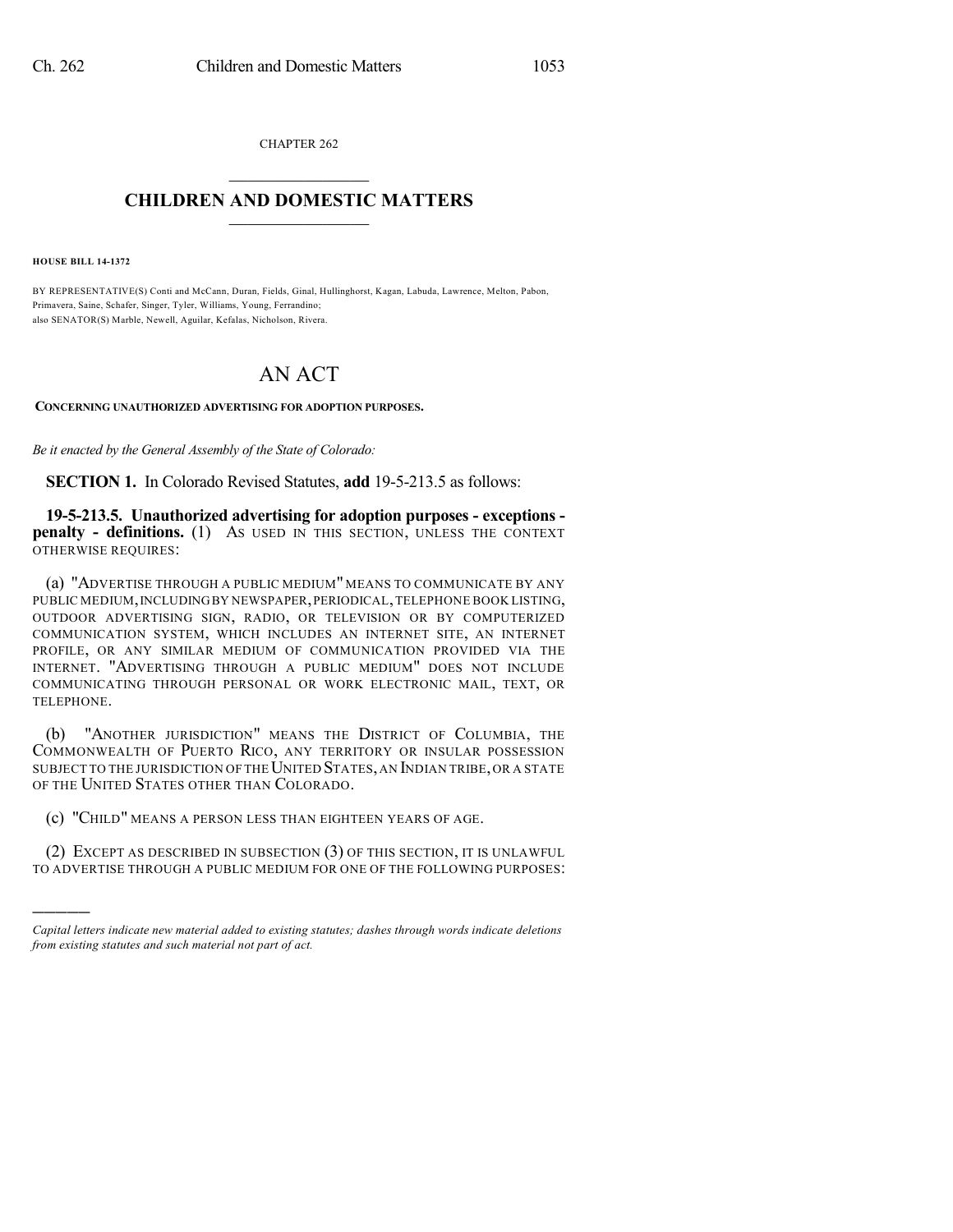(a) TO FIND A CHILD TO ADOPT OR TO OTHERWISE TAKE PERMANENT PHYSICAL CUSTODY OF A CHILD;

(b) TO FIND AN ADOPTIVE HOME OR ANY OTHER PERMANENT PHYSICAL PLACEMENT FOR A CHILD OR TO ARRANGE FOR OR ASSIST IN THE ADOPTION, ADOPTIVE PLACEMENT, OR ANY OTHER PERMANENT PHYSICAL PLACEMENT OF A CHILD; OR

(c) TO OFFER TO PLACE A CHILD FOR ADOPTION OR IN ANY OTHER PERMANENT PHYSICAL PLACEMENT WITH ANOTHER PERSON.

(3) SUBSECTION (2) OF THIS SECTION DOES NOT APPLY TO:

(a) AN EMPLOYEE OF THE STATE DEPARTMENT OF HUMAN SERVICES, A COUNTY DEPARTMENT OF SOCIAL SERVICES, OR A CHILD PLACEMENT AGENCY THAT IS LICENSED PURSUANT TO PART 1 OF ARTICLE 6 OF TITLE 26, C.R.S., WHO IS ACTING WITHIN THE SCOPE OF HIS OR HER EMPLOYMENT TO PLACE A CHILD FOR ADOPTION OR IN FOSTER CARE;

(b) AN INDIVIDUAL OR AGENCY THAT PROVIDES ADOPTION INFORMATION THROUGH THE STATEWIDE ADOPTION RESOURCE REGISTRY AS PROVIDED IN SECTION 26-1-111 (4), C.R.S.;

(c) AN ADOPTION EXCHANGE WHOSE MEMBERSHIP INCLUDES COUNTY DEPARTMENTS AND LICENSED CHILD PLACEMENT AGENCIES THAT PROVIDE INFORMATION AND REFERRAL SERVICES TO FIND ADOPTIVE HOMES AND TO PROMOTE ADOPTION;

(d) AN INDIVIDUAL WHO CONTACTS AND HAS ENTERED INTO AN AGREEMENT WITH OR IS ACTIVELY WORKING WITH ANY OF THE AGENCIES OR ENTITIES DESCRIBED IN PARAGRAPH  $(a)$ ,  $(b)$ , OR  $(c)$  OF THIS SUBSECTION  $(3)$  TO PLACE HIS OR HER CHILD FOR ADOPTION;

(e) A PERSON WHO ADVERTISES FERTILITY-RELATED SERVICES;

(f) AN INDIVIDUAL WHO HAS RECEIVED A FAVORABLE RECOMMENDATION REGARDING HIS OR HER FITNESS TO BE AN ADOPTIVE PARENT IN THIS STATE FROM THE STATE DEPARTMENT OF HUMAN SERVICES, A COUNTY DEPARTMENT OF SOCIAL SERVICES, OR A CHILD PLACEMENT AGENCY LICENSED IN THIS STATE OR IN ANOTHER JURISDICTION FROM AN ENTITY AUTHORIZED BY THAT JURISDICTION TO CONDUCT STUDIES OF POTENTIAL ADOPTIVE HOMES; OR

(g) AN ATTORNEY WHO IS LICENSED TO PRACTICE IN COLORADO WHO ADVERTISES HIS OR HER AVAILABILITY TO PRACTICE OR PROVIDE SERVICES RELATING TO THE ADOPTION OF CHILDREN.

(4) UNAUTHORIZED ADVERTISING OF A CHILD, AS DESCRIBED IN SUBSECTION (2) OF THIS SECTION, IS A CLASS 6 FELONY.

**SECTION 2. Effective date - applicability.** This act takes effect July 1, 2014,